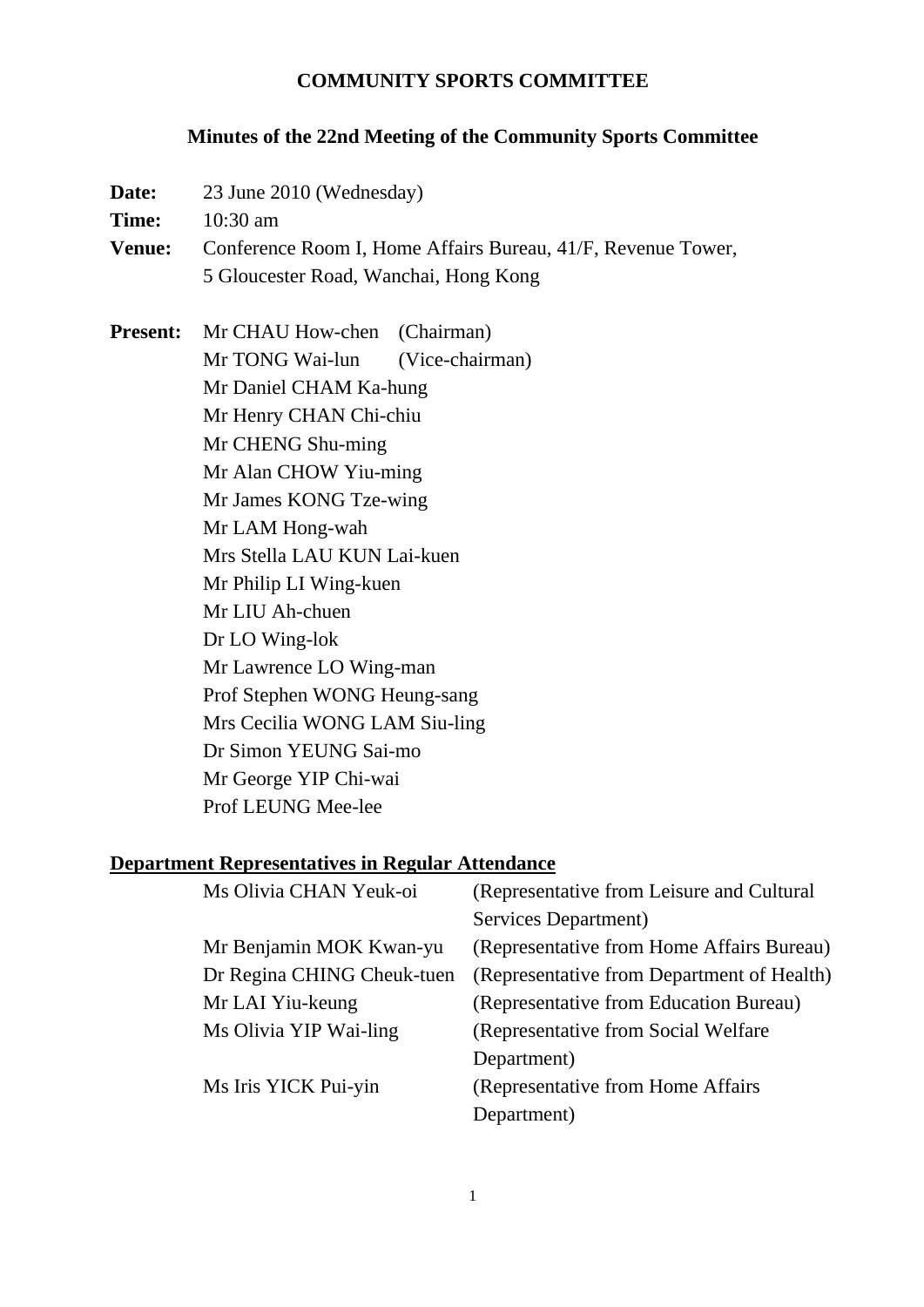### **Absent with Apologies**

 Prof CHEUNG Siu-yin Mr FUNG Kwong-chung Mr Raphael TONG Tai-wai

#### **In Attendance**

| Mrs Betty FUNG CHING Suk-yee | (Leisure and Cultural Services Department) |
|------------------------------|--------------------------------------------|
| Mr Bobby CHENG Kam-wing      | (Leisure and Cultural Services Department) |
| Ms LAM Sau-ha                | (Leisure and Cultural Services Department) |
| Ms Rebecca LOU Wai-yi        | (Leisure and Cultural Services Department) |
|                              |                                            |

#### **Secretary**

Ms LOK Kit-ha (Leisure and Cultural Services Department)

### **Opening Remarks**

1.1 The Chairman welcomed all Members and representatives from various government departments to the meeting.

# **Item 1: Confirmation of the Minutes of Last Meeting of the Community Sports Committee (CSC)**

2.1 The draft minutes of the 21st meeting were faxed to Members for comment on 16 April by the Secretariat and hitherto proposed amendments from Mr Philip LI and the Education Bureau (EDB) were received. The amended draft minutes were faxed to Members on 17 June. The Chairman asked Members to refer to the proposed amendments tabled at the meeting. As no further amendment was proposed at the meeting, the Chairman announced that the minutes of the 21st meeting were endorsed.

### **Item 2: Matters Arising**

# **(i) Report on the Follow-up Action Plan on Study on Sport for All – the Participation Patterns of Hong Kong People in Physical Activities**

3.1 The Chairman invited Ms LOK Kit-ha of the Leisure and Cultural Services Department (LCSD) to report the progress of the Follow-up Action Plan on Study on Sport for All – the Participation Patterns of Hong Kong People in Physical Activities.

3.2 Ms LOK Kit-ha of the LCSD reported that while the promotion work of Phase I was being followed up on, the work of Phase II emphasising "services" had started.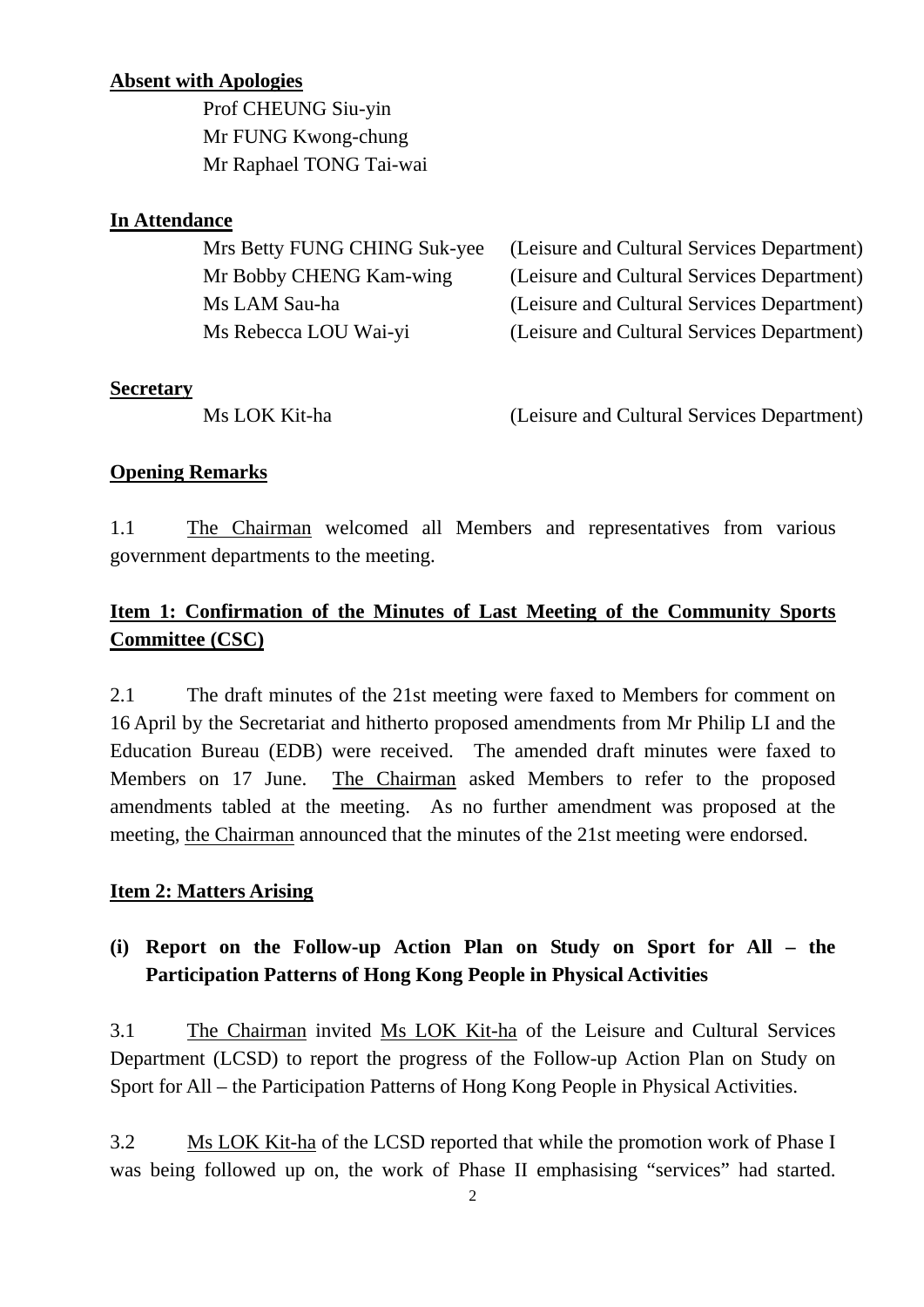Regarding promotion work, TV APIs had been produced for broadcasting on various TV channels and RoadShow after the press conference of "Sport For All Day" held on 2 July to widely disseminate the message of participation in sports and other physical activities. Each District Council (DC) had been invited to nominate two "Sports Ambassadors" to assist in the promotion work of Sport for All at the community level. The "Know your Physical Activity Level" booklet and posters promoting physical activities had also been produced. As regards the enhancement of services, the LCSD would launch new parent-child activities, such as parent-child badminton, social dance and ultimate, in August for parents and children to participate together. Besides, "Sport for All Carnival" would again be organised this year in 18 districts across the territory and "Sport For All Day" would be held on 8 August.

3.3 The newly produced TV APIs in English and Chinese were run in the meeting. Ms LOK Kit-ha said that the relevant TV APIs consisted of two different versions, the one broadcast before 8 August aimed at enlisting public support for the "Sport For All Day" held on 8 August while the one broadcast afterwards aimed at encouraging public participation in physical activities.

3.4 Ms LAM Sau-ha of the LCSD reported that the Student Sports Activities Co-ordinating Sub-Committee (SSACS) of the new term had held its first meeting on 16 April during which its terms of reference were reviewed. She provided the proposed terms of reference in the meeting for Members' reference. Since the scope of service of the SSACS would extend to kindergartens, the SSACS suggested inviting a representative of kindergartens to join the SSACS and give opinions on the relevant fields. After consulting the EDB, the LCSD had sent an invitation letter to the representative of the principals of kindergartens inviting her to attend the next meeting of the SSACS, pending her reply at the moment.

# **(ii) Report of Advisory Committee on the Healthy Exercise for All Campaign – Physical Fitness Test for the Community 2010**

4.1 The Chairman invited Dr LO Wing-lok, the Convenor of the Advisory Committee for the Physical Fitness Test for the Community 2010 (the Advisory Committee) to report the progress of the work of the Physical Fitness Test for the Community 2010 (the Physical Fitness Test).

4.2 Dr LO Wing-lok reported that the Advisory Committee had held two meetings. The first one held on 31 May mainly focused on discussing the implementation of the first Physical Fitness Test for the refinement of the current test. As the Advisory Committee suggested collecting more opinions from professionals in the academic sector,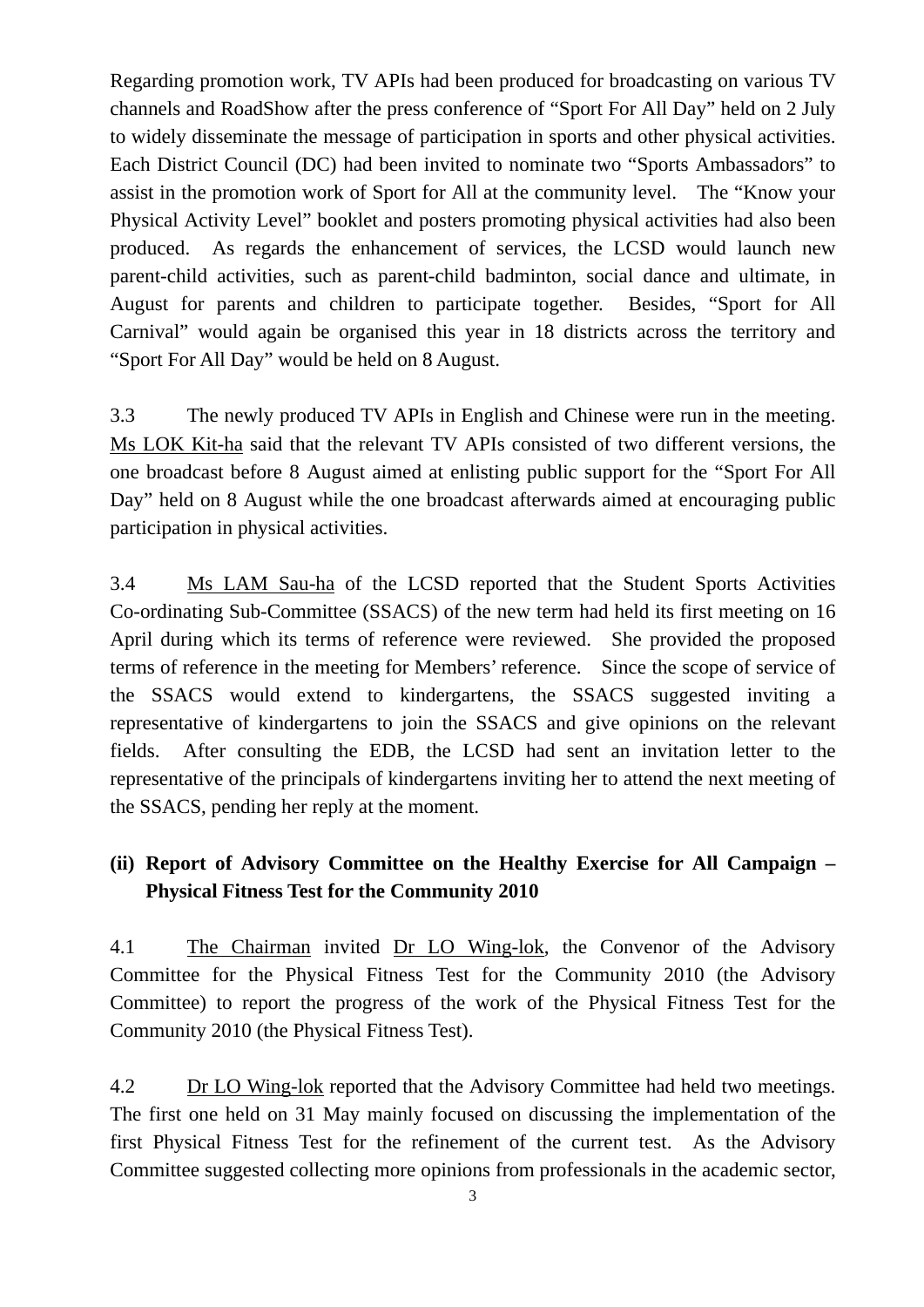the second meeting was held with academics on 15 June to discuss in detail the sampling method of the Physical Fitness Test with a view to enhancing the representativeness of the samples. Summarising the opinions of academics and members, the Advisory Committee suggested adopting random sampling in the Physical Fitness Test to reflect the actual situation in Hong Kong. Dr LO said that the EDB would conduct the "Survey Study of Students' Physical Fitness and Their Attitudes towards Physical Education" (the Survey Study) in local primary schools. The Advisory Committee thus suggested including the test items for the relevant children's group (aged 7 to 12) of the Physical Fitness Test in the fields of study in EDB's Survey Study for effective and efficient collection of samples of that age group. As for the Physical Fitness Test on other age groups, samples would be collected by means of household survey.

# **Item 3: Report of the 3rd Hong Kong Games Organising Committee (CSC Paper 4/10)**

5.1 The 3rd Hong Kong Games (HKG) would be held from May to June 2011. In order to allow sufficient time for organising the 3rd HKG and launching various publicity campaigns, the 3rd HKG Organising Committee (OC) was formed in March 2010 and specially tasked with organising the 3rd HKG. The Chairman invited Ms Rebecca LOU, Secretary General of the OC, to brief members on CSC Paper 4/10.

5.2 Ms Rebecca LOU briefed Members on CSC Paper 4/10. The Chairman invited Members to give their views on the paper.

5.3 Members gave their views on the paper. Their views and responses were summarised as follows:

- (a) Mr LAM Hong-wah said that after the Launching Ceremony of the 3rd HKG, some views were received from several local dignitaries and representatives of the sports sector about why futsal competition instead of 11-a-side soccer competition would be held. Currently, District Councils (DCs) gave funding support to promote 11-a-side soccer and futsal was not popular in Hong Kong. It was suggested that the OC should consider organising 11-a-side soccer competition in the future to help promote football development in Hong Kong.
- (b) Ms Olivia CHAN of the LCSD replied that the OC and the Standing Committee (SC) had held detailed discussion about the suggestions on whether futsal or 11-a-side soccer competition should be held. After careful consideration about the current venue arrangement, difficulties in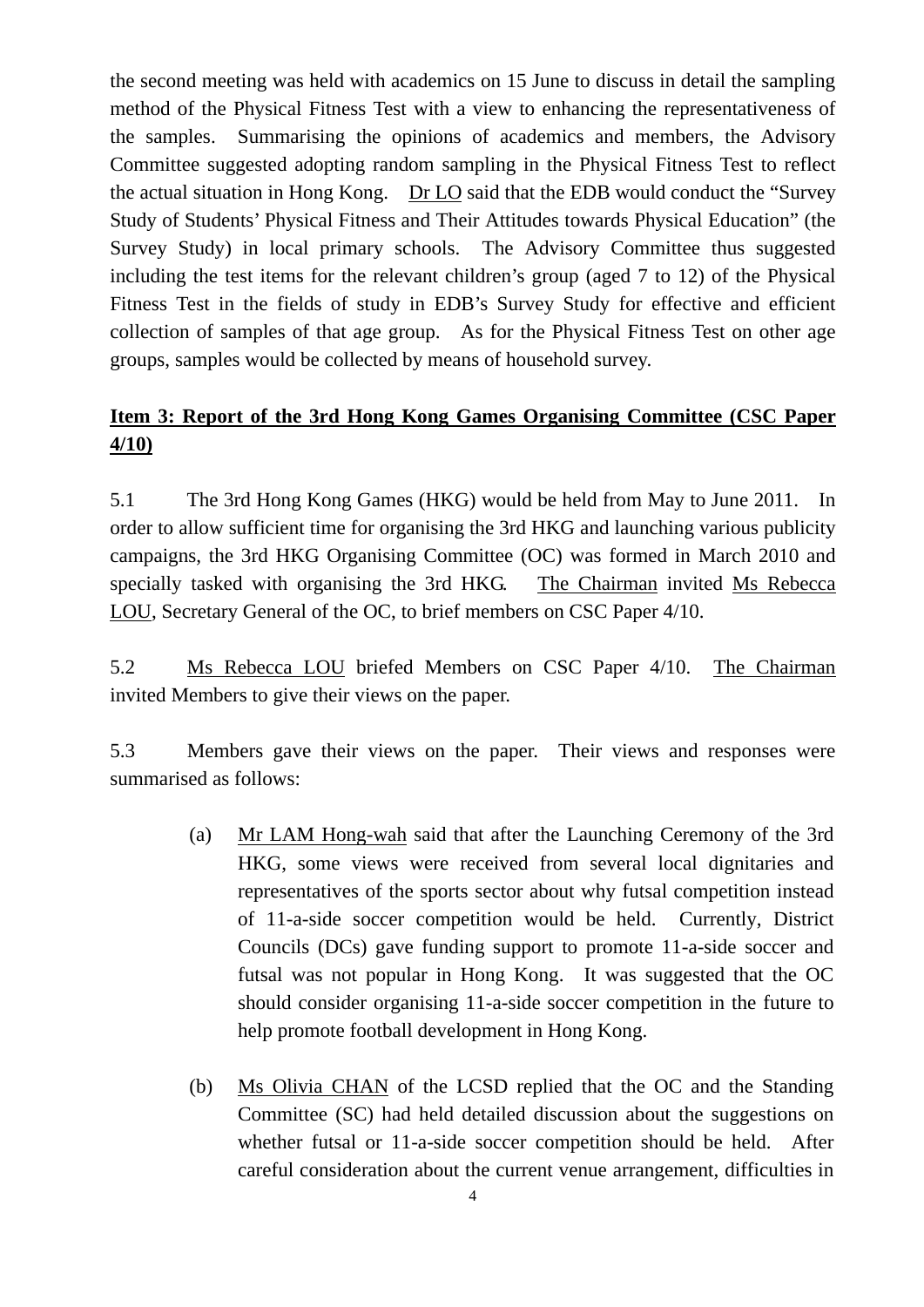forming 11-a-side soccer teams at the district level where only residents of the same district were eligible to join the respective district teams and views of the Hong Kong Football Association (HKFA), the OC decided that futsal competition would be organised in the 3rd HKG. She said that futsal was also a starting point for the HKFA to develop local football. As it was the first time for the HKG to organise football events, organising futsal competition would be relatively easy in terms of venue arrangement or formation of district football teams. This could also tie in with the current development direction of the HKFA. She said that the LCSD would continue to provide more third generation artificial turf pitches until district football fully developed and venue supply was able to meet the need in the future. The long-term objective was that the HKG could organise 11-a-side soccer competition in the future.

- (c) The Chairman said that futsal was internationally recognised and the HKFA also suggested that the OC could first organise futsal competition. The option of organising 11-a-side soccer competition would be re-considered in the future when and where necessary.
- (d) Mr Philip LI said that currently, only residents holding valid Hong Kong Identity Cards and having resided in Hong Kong for three years or above were eligible to join the HKG. Consequently, new arrivals could not participate in the HKG. As the living conditions of new arrivals were comparatively poor, there was doubt as to whether such an arrangement would cause more social problems and deprive new arrivals of the rights to participate in the competition. He was of the view that the HKG aimed to promote Sport for All. He suggested removing the requirement of residency in Hong Kong for three years or above in the future.
- (e) Ms Rebecca LOU of the LCSD replied that after new arrivals settled in Hong Kong, they would still have opportunities to participate in forthcoming HKGs. Ms Olivia CHAN of the LCSD added that detailed discussion about the eligibility requirements of athletes had been held in the previous two HKGs. In the 1st HKG, only Hong Kong permanent residents were eligible to join. Since the number of new arrivals had been on the rise, the requirement was relaxed in the 2nd HKG where holders of Hong Kong Identity Cards who had resided in Hong Kong for three years or above were eligible to join. It was hoped that new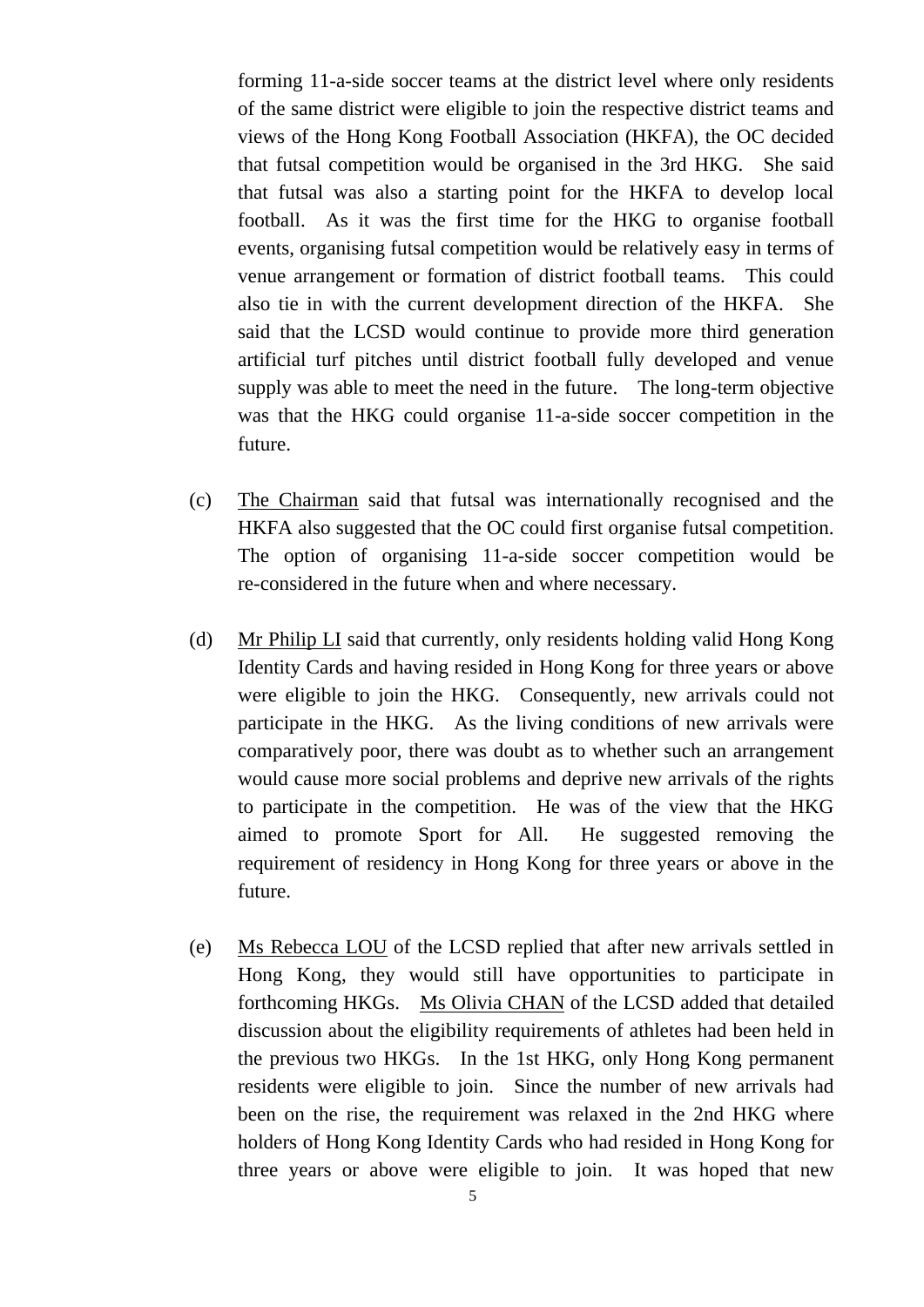arrivals could represent their respective districts to participate in the HKG after integrating into the community. She said that the OC would collect views from various sectors after the 3rd HKG in order to further review and improve arrangements of the next HKG.

- (f) Mr Henry CHAN welcomed the inclusion of football events, hoping that organising HKGs would achieve the aim of encouraging public participation. He said that the crucial point was to attract wider participation, regardless of whether futsal or 11-a-side soccer competition was to be held. He quoted the experience of Tai Po Football Team which enjoyed support from Tai Po residents for Members' reference. He hoped that various publicity and public relations programmes of the HKG could attract more people to actively participate in and support the HKG. Besides, he was of the view that the competition would become more appealing to spectators if elite athletes were allowed to join. This would also give them opportunities to demonstrate their skills and strengths, thus attracting wider and more active participation in the HKG.
- (g) Prof LEUNG Mee-lee remarked that in sociology or sports sociology, participation in sports was the best way to socialise. As most of the new arrivals were disadvantaged, they should be given opportunities to participate in the HKG as soon as possible for their early intergration into society.
- (h) Mr Daniel CHAM agreed that organising futsal competition was a feasible option under the venue constraints and believed that DCs would welcome the organisation of football events. In order to achieve the objective of organising 11-a-side soccer competition, he suggested that the LCSD could convert more pitches into artificial turf pitches to increase the number of sessions available in each pitch. He said that a number of pitches in various districts could be converted into artificial turf pitches. He cited Yuen Long as an example. The DC could convert the pitches in the district into artificial turf pitches with funding for minor works, but he hoped that the LCSD would undertake the management of the pitches in the future or allow the DC to hire a management company in order to increase the number of artificial turf pitches. Besides, he suggested that details of the Cheering Team Competition for the 18 Districts be provided for DCs as soon as possible, so that follow-up action could be taken accordingly.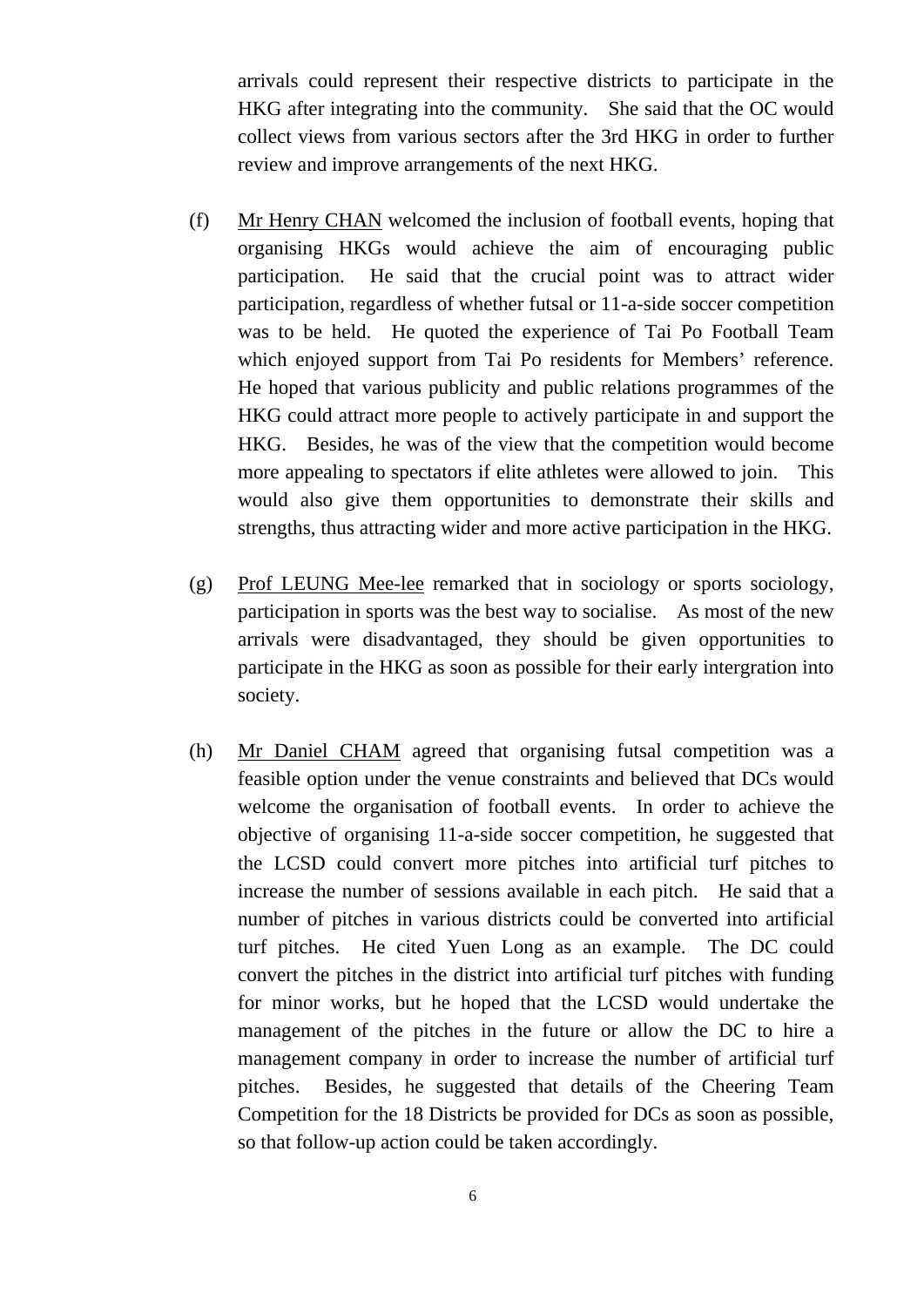- (i) Mrs Betty FUNG, Director of Leisure and Cultural Services, replied that 11-a-side soccer competition could not be held in this HKG because of shortage of venues. She said that the report of a consultancy study on football development published earlier on recommended that the LCSD should substantially increase the number of artificial turf soccer pitches in the next five years. Currently, the LCSD provided 11 artificial turf soccer pitches. There were already concrete plans to increase the number of artificial turf pitches to 29 by construction or conversion. The Department would strive further to meet its target of 34 in five years' time. When there were adequate 11-a-side soccer pitches in all districts to meet the training needs and demand for competition venues of the participating teams of the HKG, this would mean that 11-a-side soccer competition could be readily organised. She said that only 60 sessions were available in a natural turf pitch per month, while 270 sessions were available in an artificial turf pitch, which could facilitate the promotion of 11-a-side soccer competition. The LCSD would strive towards this direction.
- (j) The Chairman replied that previous Cheering Team Competitions had enjoyed tremendous support from DCs. As the competition time was too short, it was suggested that the Cheering Team Competition be formalised this year. Ms Olivia CHAN of the LCSD added that due to time constraints in previous opening ceremonies, only 45 seconds had been allocated to each district for their performance, thus wasting their efforts in preparing for the Cheering Competition. Therefore, it was suggested that the Cheering Team Competition be organised separately this time. The winning team would also be invited to perform in the opening ceremony to attract wider public participation. Besides, she said that the LCSD would provide 18 DCs with details of the Cheering Team Competition as soon as possible to facilitate their early formation of cheering teams.
- (k) Dr Simon YEUNG said that the eight competition events of the current HKG were mainly suitable for young people. In order to achieve the objective of participation by the whole community, it was hoped that events for different age groups, such as Tai Chi, be organised to increase the number of participants. Besides, 24 training hours would be provided in this HKG, which was more than the six hours provided in the last HKG. He suggested that the 24 training hours might be used to train not only selected athletes, but also the general public in the districts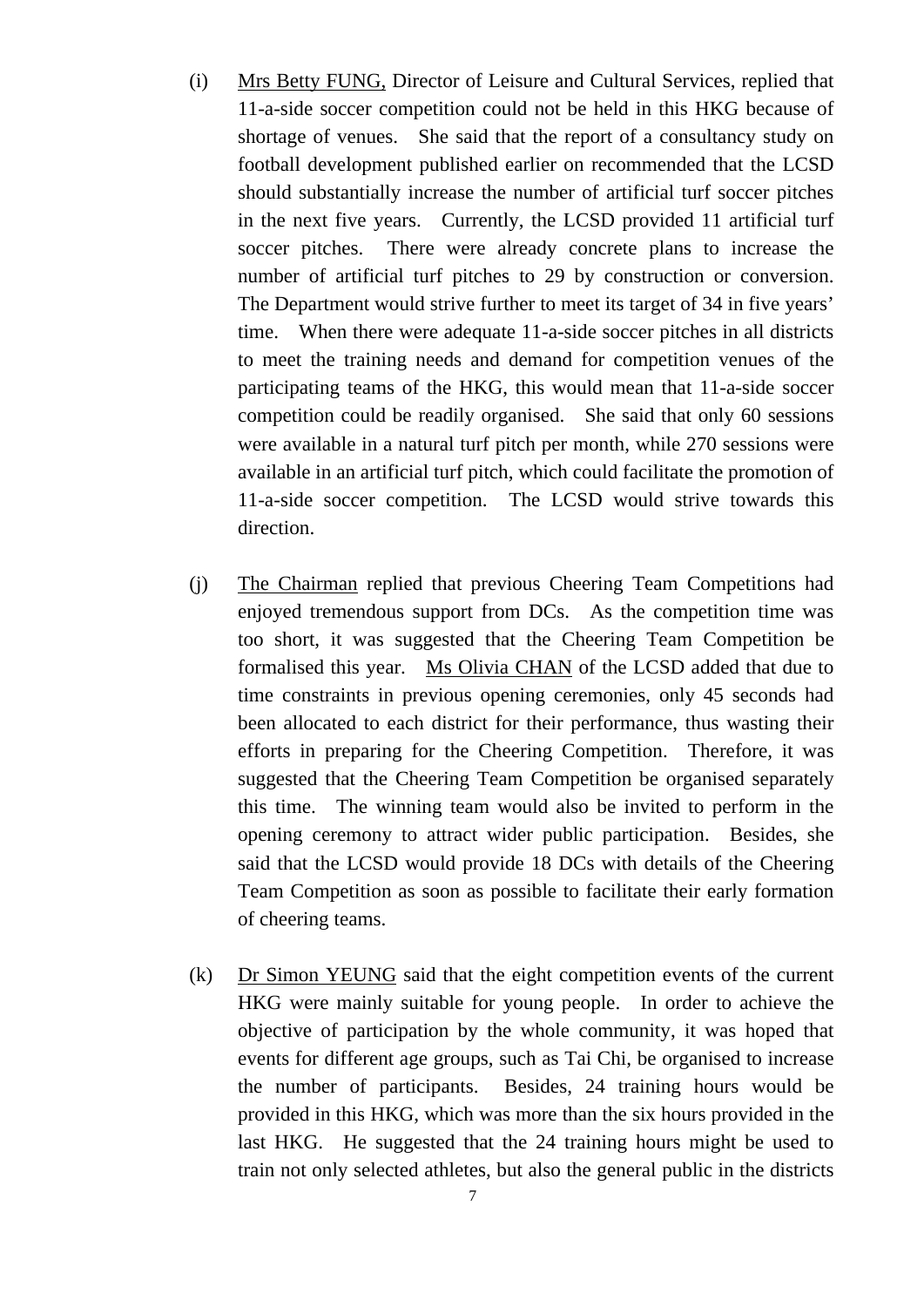so as to increase the number of participants.

- (l) The Chairman said that apart from the current eight competition events, demonstrations on other sports would also be considered. The OC and the SC would thoroughly discuss the relevant arrangement with the LCSD in due course.
- (m) Mr George YIP said that the HKG aimed at promoting Sport for All, so there should be no restriction on participation, or no restriction on non-elite athletes or residency in Hong Kong for three years or above should be imposed. He suggested that the objective of the HKG be clearly specified, that is, whether it was a territory-wide games or a territory-wide games for all. This in turn would help to determine the eligibility of athletes in the future.
- (n) Mr LAI Yiu-keung of the EDB added that whether futsal or 11-a-side soccer competition should be organised had been thoroughly discussed in the last meeting. As the HKG was scheduled for May and June, preliminary rounds would be held in April. If 11-a-side soccer competition was to be organised, as the competition time was longer and competition had to be held on Sundays, preliminary rounds should have been held earlier in February or March, which would be too close to the competition schedules of the academic sector. There were concerns that student athletes were unable to take part in both events. Therefore, it was suggested that indoor futsal competition which would not be affected by weather nor venue conditions should be organised. He agreed that it would be more desirable for 11-a-side soccer competition to be organised when time and venue permitted in the future. Besides, he said that cheering team competition was a common competitive event in other countries. Athletes had to undergo training for a long period of time. Currently, cheering teams were set up in every school and focused mainly on dancing, which did not conform to the mode of an international competitive event. Moreover, as some of the athletes participating in the HKG were young, he asked whether the HKG had any health declaration mechanism, such as the requirement of filling in the Physical Activity Readiness Questionnaire.
- (o) Ms Rebecca LOU of the LCSD replied that all participating athletes of the HKG were required to submit health declarations together with their enrolment forms. If the participants were under the age of 18, their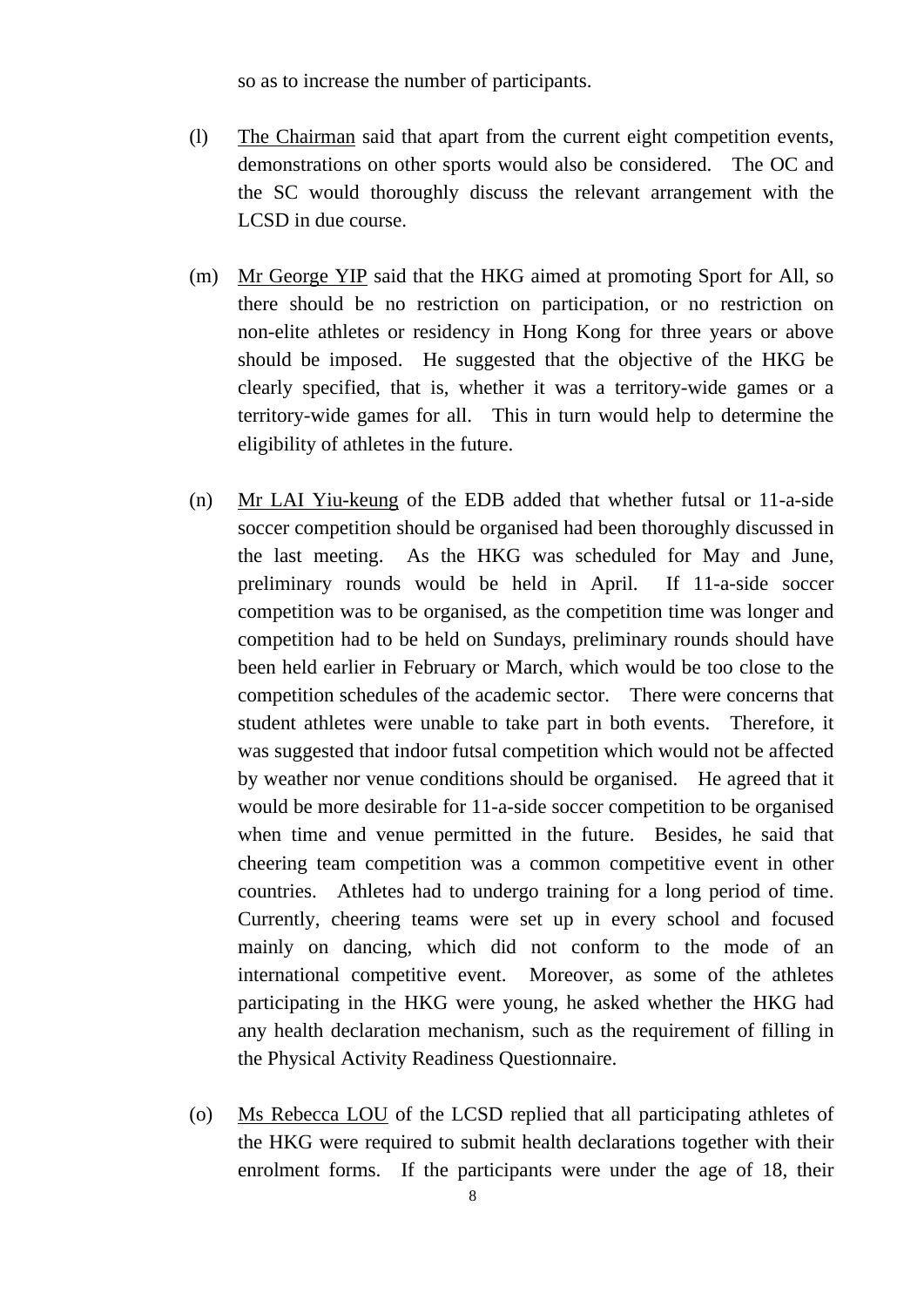parents or guardians were required to sign a declaration to confirm that the participants were fit for the relevant competitions.

 (p) Mr Henry CHAN added that 11-a-side soccer competition might be organised with reference to the mode of the third division league in the 18 districts and the competition might be stretched throughout the year to avoid being affected by the competition schedules of the academic sector. Sports associations in the 18 districts also had football teams. It was hoped that wider public participation would be attracted through the HKG so as to promote football development.

5.4 The Chairman thanked Members for their views, which would be referred to the 3rd HKG OC for thorough consideration.

#### **Item 4: Proposal on Sport For All Day (CSC Paper 5/10)**

6.1 In support of the National Fitness Day and further promotion of Sport for All in the community, the LCSD would organise the Sport For All Day on 8 August. The Chairman invited Ms LOK Kit-ha of the LCSD to brief Members on CSC Paper 5/10.

6.2 Ms LOK Kit-ha of the LCSD briefed Members on CSC Paper 5/10. The Chairman invited Members to give their views on the paper.

6.3 Members gave their views on the paper. Their views and responses were summarised as follows:

- (a) Mr Henry CHAN said that our country designated 8 August as a commemoration day for the Beijing 2008 Olympic Games. He was of the view that the Sport For All Day was a meaningful event. Tai Po District Council was actively planning the activities on that day with the LCSD. From 10 am to 7 pm, various activities would be organised for the public. He hoped that the event would be organised on a continuous basis and different themes be adopted each year. Besides, he suggested that DCs and non-government organisations could take the initiative in organising different types of activities, so as to attract wider public participation.
- (b) Dr Simon YEUNG was of the view that the Sport For All Day deserved support and believed that the event would be organised on an annual and continuous basis. Therefore, he suggested formulating some indicators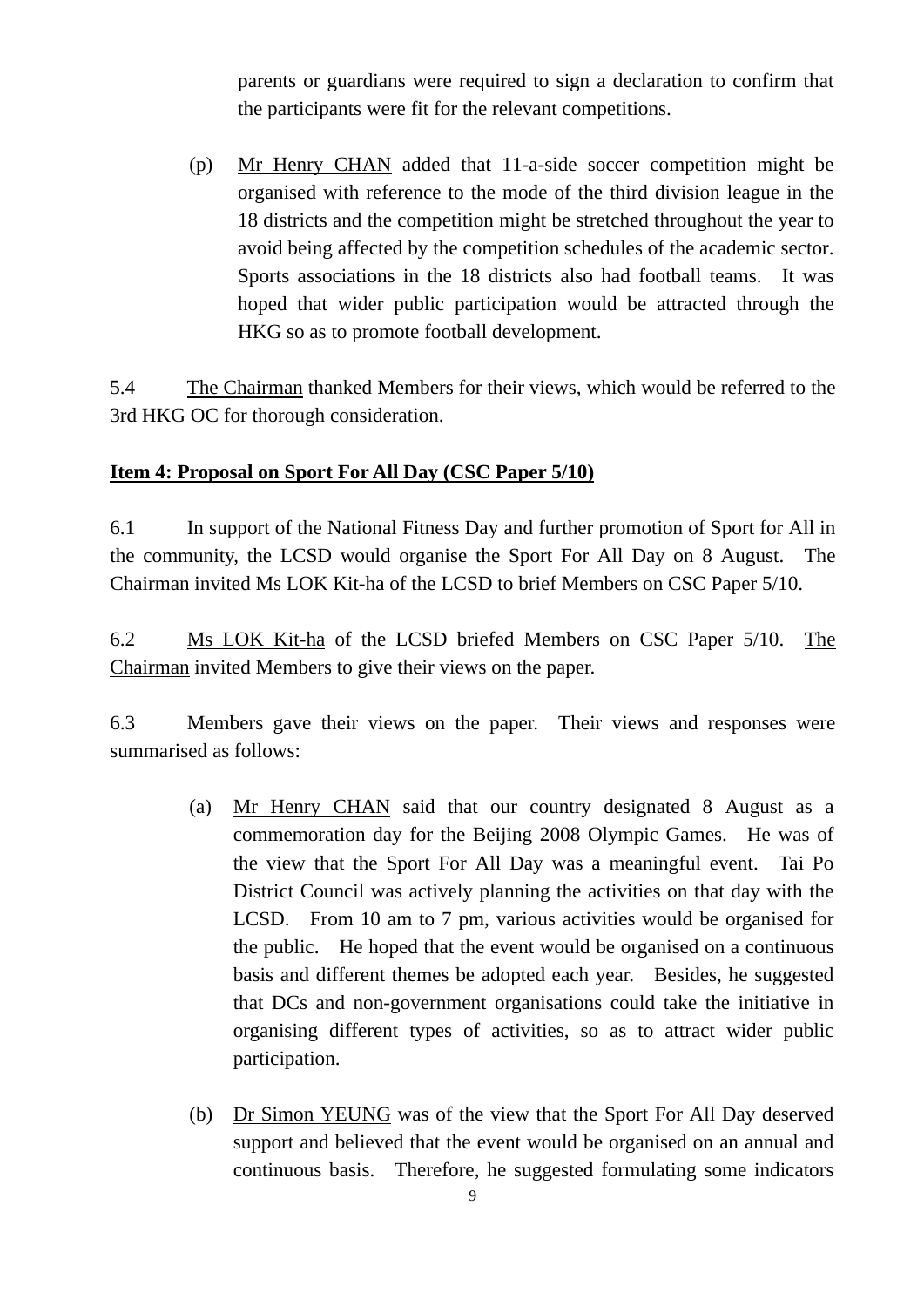to assess the effectiveness of the event every year and focusing on one particular sport every year, so as to encourage more people to participate actively in sports and achieve the objective of promoting physical and mental health.

- (c) Ms Olivia CHAN of the LCSD said that the National Fitness Regulations promulgated by the State Council designated 8 August of each year as the National Fitness Day for the commemoration of the Beijing 2008 Olympic Games. Although the Regulations were not directly applicable to the Hong Kong Special Administrative Region, in order to promote national fitness, the LCSD planned to organise activities to promote national fitness on an annual and continuous basis and would consider formulating different themes every year. She said that the current event aimed at encouraging inactive members of the public to take part in physical activities by making reference to the "baseline indicator" as a starting point, in response to the recommendations of the Study. Besides, in order to encourage district bodies to take the initiative in organising different types of activities, the LCSD would write to DCs, district sports associations, national sports associations and private physical fitness organisations to encourage them to make corresponding arrangements on that day, such as organising different types of recreation and sports activities or opening their venues and facilities to the public in support of the Sport For All Day.
- (d) Mr Daniel CHAM was of the view that publicity was very important. He suggested that the Chief Executive, all Secretaries and Bureau Heads be invited to participate together so as to enhance publicity and that schools be encouraged to organise activities for student participation on that day. Besides, he reflected that due to time constraints, DCs had difficulties in organising corresponding activities on the day of event. He suggested that the DCs be informed earlier in the future, so that they would earmark funding for the relevant work.
- (e) Mr LAI Yiu-keung said the World Health Organization currently suggested promoting physical activities. Members of the public should be encouraged to take personal responsibility of their health. Apart from doing exercise, participation in other physical activities was also beneficial to health. Besides, he remarked that 8 August fell on the school summer vacation. Due to time constraints, the EDB could not issue any notice in this respect. It was hoped that they would be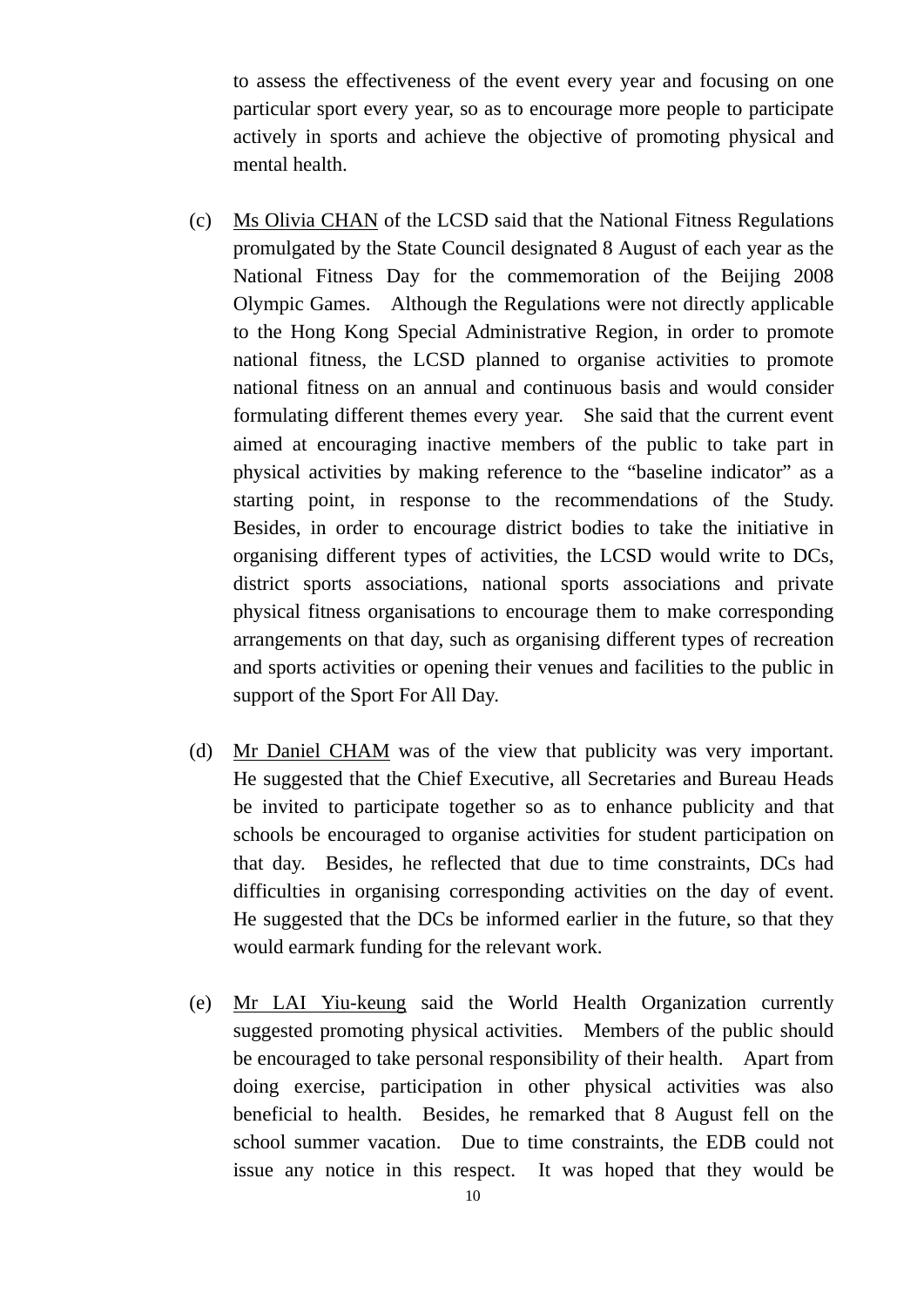informed of the relevant arrangements as soon as possible in the future.

- (f) Ms Olivia CHAN of the LCSD said that the various arrangements would be finalised as soon as possible in the future. She also remarked that the LCSD had been encouraging participation in sports and other physical activities. Ms LOK Kit-ha added that she had just attended the 13th World Sport for All Congress in Finland. Promotion of physical activities had become an international trend, which happened to be consistent with the findings of our recent study. The LCSD would continue to encourage participation in sports and other physical activities.
- (g) Ms LAM Sau-ha of the LCSD added that before every summer vacation, the LCSD would remind and urge students in the School Sports Programme Prize Presentation Ceremony to sustain their active participation in sports activities under the Summer Active Challenge during the summer vacation. If the hours of activities conducted reached a specific target, their performance would be recognised and relevant awards be given. This year, the Prize Presentation Ceremony was scheduled for 9 July at Shek Kip Mei Park Sports Centre.
- 6.4 The Chairman thanked Members for their valuable views.

#### **Item 5: Any Other Business**

#### **Hong Kong and Shanghai Summer Sports Camp for Youth 2010**

7.1 The Chairman invited Ms LAM Sau-ha of the LCSD to report on the Hong Kong and Shanghai Summer Sports Camp for Youth 2010.

7.2 Ms LAM Sau-ha of the LCSD reported that the Hong Kong and Shanghai Summer Sports Camp for Youth, first held in 2004, was hosted in turn by Hong Kong and Shanghai. In 2009, due to the spread of human swine influenza in the community, the activity was postponed to this year. This year's Camp would be held between 16 and 20 August at the Oriental Land in Shanghai. Participants would receive basketball, tennis and handball training and visit Shanghai Expo. To enhance the feeder programmes of the relevant NSAs, all participants of the Camp were regional squad members of the NSAs as the Camp would provide an opportunity for them to pit skills with athletes from other places. She said that there would be 42 participants aged 11 to 15. Together with accompanying coaches and staff, the total number of participants was 53. The LCSD would organise a pre-camp briefing to introduce to participants and their parents in detail